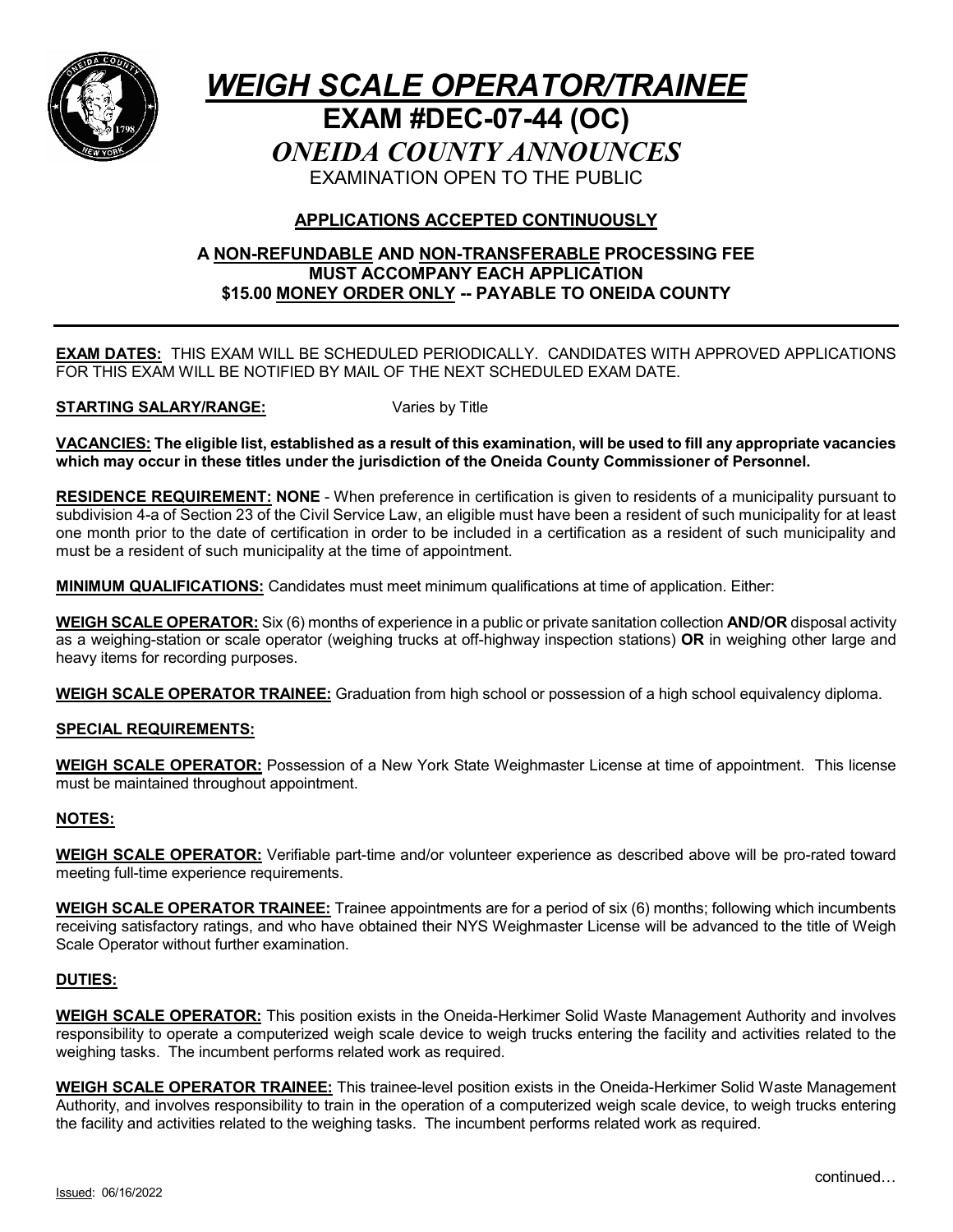## **WEIGH SCALE OPERATOR/TRAINEE #DEC-07-44 (OC)** Page Two

**PC-ADMINISTERED TEST:** The test will be administered on a personal computer (PC). Candidates need no prior knowledge of computers in order to take the test. The test uses a simple point-and-click system that is thoroughly explained through an animated instruction program. Candidates will be given a sample test on which to practice before the actual test begins. This test is designed to evaluate knowledge, skills, and/or abilities in such areas as:

## **1. OPERATIONS WITH LETTERS AND NUMBERS:**

These questions test your skills and abilities in operations involving alphabetizing, comparing, checking and counting. The questions require you to follow the specific directions given for each question which may involve alphabetizing, comparing, checking and counting given groups of letters and/or numbers.

## **2. ARITHMETIC COMPUTATION WITH CALCULATOR:**

These questions test for the ability to use a calculator to do basic computations. Questions will involve addition, subtraction, multiplication and division. You may also be asked to calculate averages, to use percents, and to round an answer to the nearest whole number. **You should bring with you a hand-held battery- or solarpowered calculator for use on this test.** You will **NOT** be permitted to use the **calculator** function of your **cell phone**.

## **3. ARITHMETIC REASONING:**

These questions test your ability to solve an arithmetic problem presented in sentence or short paragraph form. You must read the problem, understand the situation presented, decide what must be done to solve it, and apply the appropriate arithmetic operation(s) in the appropriate order in order to determine the correct solution. Knowledge of addition, subtraction, multiplication, and division is necessary. Questions may also involve the use of percents, decimals, and fractions. **You should bring with you a hand-held battery- or solar-powered calculator for use on this test.** You will **not** be permitted to use the **calculator** function of your **cell phone.** 

**CALCULATORS ARE RECOMMENDED:** Unless specifically prohibited, candidates are permitted to use QUIET, hand-held, solar- or battery-powered calculators **ONLY**. Devices with typewriter keyboards, such as cell phones, computers or devices which can be hooked up to a computer, spell-checkers, personal digital assistants, address books, language translators, dictionaries and any similar devices are **PROHIBITED**.

**ELIGIBLE LISTS:** Candidates who meet the qualifications, and pass this examination, will have their names placed on the Eligible List, in the order of final scores, regardless of the date on which they filed or took the test. The names of qualified candidates will remain on the Eligible List for one year. Appeal of ratings will not be allowed, as the opportunity for re-test exists.

**RETEST POLICY:** Retest for this continuous recruitment examination is permitted after six months.

**TERMINATION OF THE PROGRAM:** Oneida County Department of Personnel reserves the right to terminate this special recruitment program at any time, and re-establish a program of periodic testing for this title.

**TEST GUIDE:** A *"Guide to Taking the Examination for Account/Audit Clerical Series"* is available on the New York State Department of Civil Service website: [www.cs.ny.gov/testing/localtestguides.cfm](http://www.cs.ny.gov/testing/localtestguides.cfm).

continued…